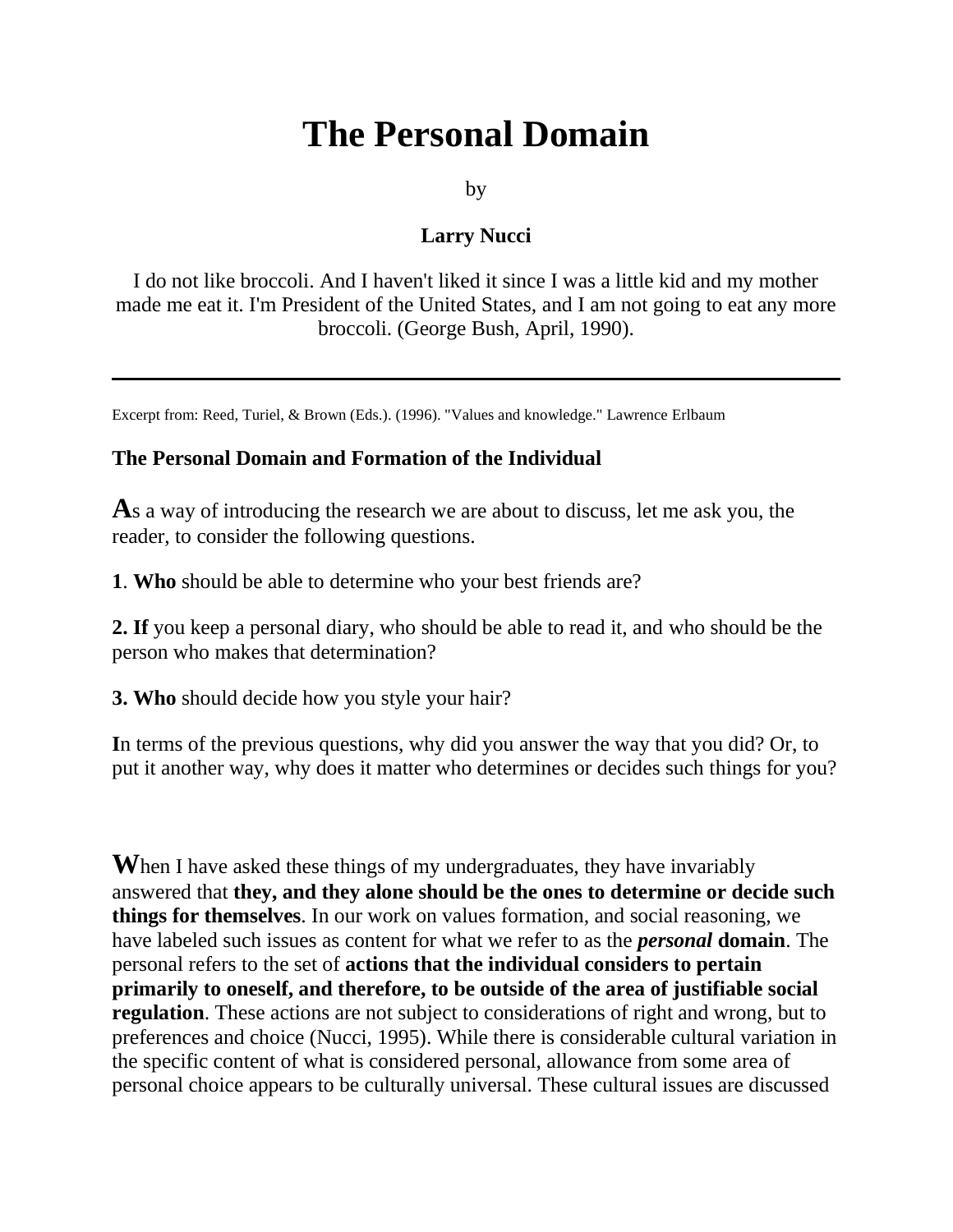in more detail later. Examples of personal issues within contemporary American culture include the content of one's correspondence and self-expressive creative works, one's recreational activities, one's choice of friends or intimate associates, and actions that focus on the state of one's own body (Nucci, 1981; Nucci, Guerra & Lee, 1991; Smetana, (1982); Smetana, Bridgeman & Turiel, 1983).

**By their very nature, personal issues are a circumscribed set of actions that define the bounds of individual authority**. If you, the reader, responded in ways similar to my students, then you justified claims to control over the issues presented in my questions by asserting their importance to your ability to maintain personal integrity, agency, and individuality. The identification and maintenance of control over the personal serves to establish the social border between the self and the group. The exercise of choice within the personal permits the construction of what is socially individual or unique about the person as opposed to one's biologically inherited unique features (i.e., fingerprints, facial image), and serves as the instantiation of oneself as agent rather than scripted by socially inherited roles and contexts. **In sum, the personal represents the set of social actions that permit the person to construct both a sense of the self as a unique social object, what the classical American psychologist, William James (1899) called the "me," and the subjective sense of agency and authorship, or what James referred to as the "I."**

# **Emergence of the Personal in Childhood**

**T**he view of the individual being presented here is consistent with characterizations of self as heterogeneous rather than simply individualistic. The personal that is constructed is always situated and in dialogue others, with social norms and cultural metaphors (Hermans, Kempen & van Loon, 1992; Sarbin, 1996). Thus, the particular expression of the personal will be a function of the historical and cultural context. With regard to individual development, this is not simply a process of society shaping and molding the person, nor is it simply a matter of the child reconstructing at an individual level the tacit and overt social messages provided by society or socializing agents such as parents or teachers. **The child establishes personal borders through a process of interpersonal negotiation**. The child is active not only in the sense of interpreting input, but actively seeking to establish areas of choice and personal control within which to operate as an individual. The child's exercise of choice, however, often takes place in the context of relationships that are inherently asymmetrical. **Since children are dependent on adult protection, nurturance and teaching, a child's freedom of action is almost always at the mercy of adults**. This is especially the case in relations between children and parents, where issues of adult authority and responsibility are intertwined with parental tendencies to invest their own familial and personal identities in their children. A number of studies have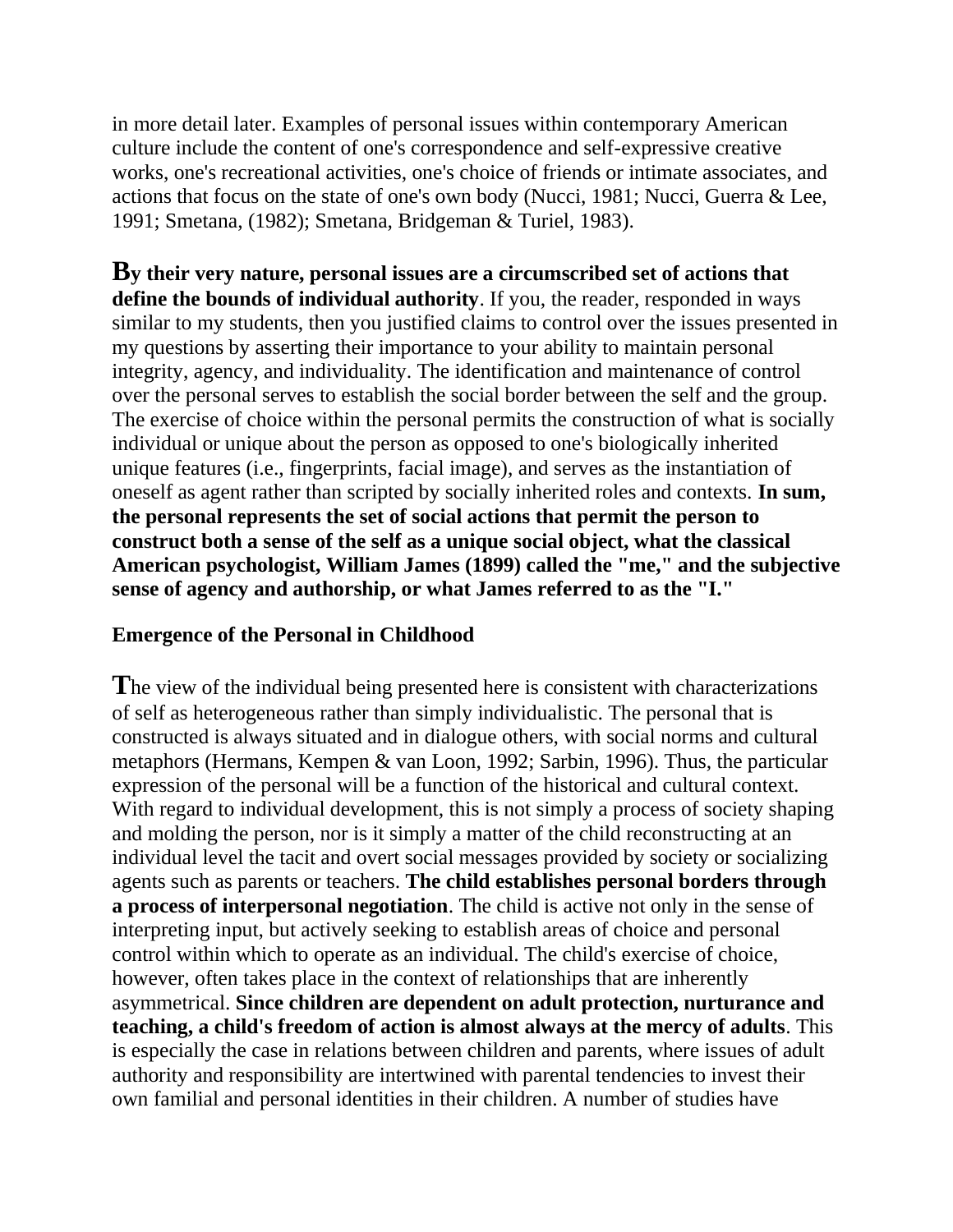examined these issues within the family context, and it is to those studies that we will turn to next.

**Family Interactions and Children's Personal Domain**. The emergence of children's autonomy involves two interrelated factors. One is the development of the child's competencies, and the other is the child's establishment of boundaries between what is within the child's area of privacy and personal discretion, and what falls within the purview of normative regulation. With regard to the former, it is easy to see how newfound competencies, such as the ability to walk, provide the toddler with greater possibilities for autonomy than exist for the infant. Erikson (1963) was one of the first theorists to connect the emergence of competencies in early childhood with the child's assertion of personal authority over the self. The prevalence of children's noncompliance to parental authority within the "terrible twos", as Gesell (1928) referred to this period in development, was explained by Erikson (1963) as an expression of the child's efforts to establish bounded control over the self made salient by the child's emerging abilities to exert control over personal body functions (bladder and bowel control), and capacity to manipulate the environment through physical means (locomotion, manual dexterity) and by speech acts.

**T**he key aspect of this period for Erikson (1963) was the child's negotiation of authority with the parent. According to Erikson (1963), failure to establish a balance between the child's areas of discretion and the parent's representation of societal regulation resulted in problems of psychological adjustment with far-reaching significance. Erikson's (1963) observations predated more recent depictions of the strivings for control over a personal sphere of actions as evident in early infancy (Mahler, 1973; Stern, 1985). It also preceded other work characterizing early and middle-childhood noncompliance as evidence of a continuing exchange between children and adult authority over children's assertions of control over their own lives (Brehm & Brehm, 1981; Crockenberg & Litman, 1990; Stipek, Gralinski, & Kopp, 1990).

**Running through all of this research and theory is a depiction of negotiation between** children and adults as children strive to establish themselves as autonomous individuals. Yet, what is being negotiated is left unspecified in these accounts of individuation and the development of children's autonomy. Our contribution to understanding the development of children's autonomy has been to provide a theoretical framework within which to address the specific nature of the child's claims to personal discretion as they relate to collective norms, authority, and interpersonal moral obligations, as well as to examine the social-interactional forms that the development of autonomy take in early development.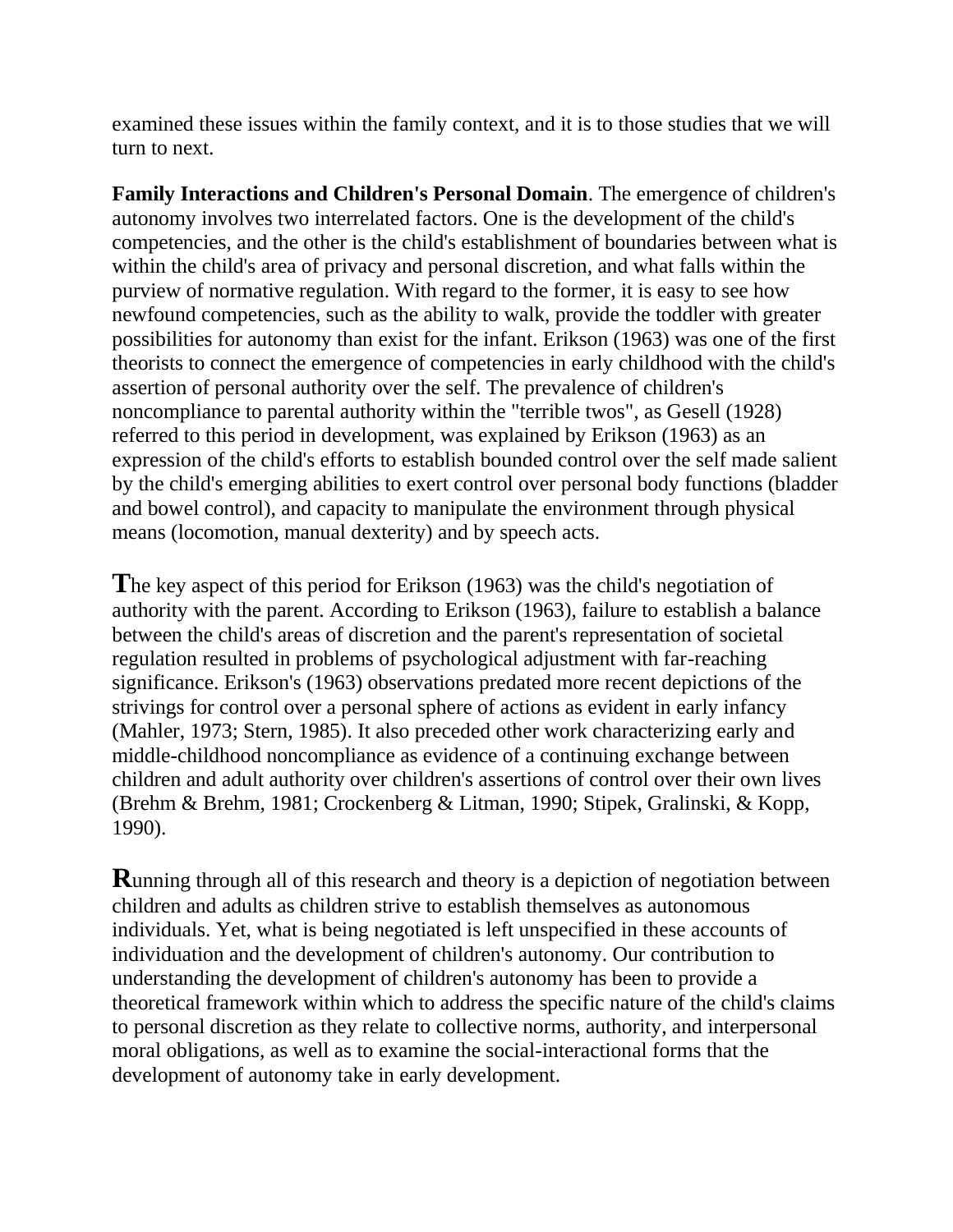**T**hese issues were explored in an observational study (Nucci and Weber, 1995) of the at-home interactions between 20 middle-class suburban mothers and their 3 or 4-yearold children. This particular sample was chosen because of the likelihood that the mothers would provide children opportunities to exercise personal choice. The parenting styles of the mothers fell within what Baumrind (1971)described as authoritative parenting. These mothers had a set of firmly established behavioral expectations, but were flexible in their disciplining of children.

**T**he Nucci and Weber (1994) study built from prior domain theory based research on social interactions in the home pertaining to moral and conventional issues (Smetana 1989a) to examine how interactions pertaining to personal matters differed from interactions regarding issues of interpersonal regulation. In addition, the study looked at whether and in what ways interactions pertaining to personal issues differed from interactions pertaining to another class of actions Tisak and Turiel (1984) termed prudential. Prudential issues refer to actions that the child engages in that either result in, or have the potential to result in, harm to the child. Prudential actions are related to personal issues in that they pertain to the actor rather than to others. However, since such actions result in harm to the child, they fall within the scope of parental interests to foster the welfare of their own children (Smetana, 1989b, Tisak & Tisak, 1990). One would predict, then, that mothers would respond differently to such prudential matters than to other actions in the child's personal sphere.

**M**other-child dyads were observed during four activity periods over a span of three days. Trained coders classified transcribed event sequences as moral, conventional, prudential, personal or mixed. These interaction sequences were then examined in two ways. First, the overall form of the interactions was classified as to whether the social messages directed at children contained explicit or indirect information about the social meaning of a given action, and whether the interaction resulted in negotiation involving some degree of concession by the mother. Second, the mothers' and children's individual statements and actions were assigned to behavioral categories. Analyses of the overall form of interactions indicated that the use of explicit social messages characterized 70 to 85 percent of events involving moral, conventional or prudential events. In contrast, less than a third of interactions about personal issues conveyed explicit social messages that the behavior in question was clearly within the child's authority. An example of such an interaction is provided by the following excerpt from a discussion between a mother and her daughter over the girl's hair style.

Mother: If you want, we can get your hair cut. **It's your choice**.

Child: I only want it that long - down to here. [Child points to where she wants her hair cut.]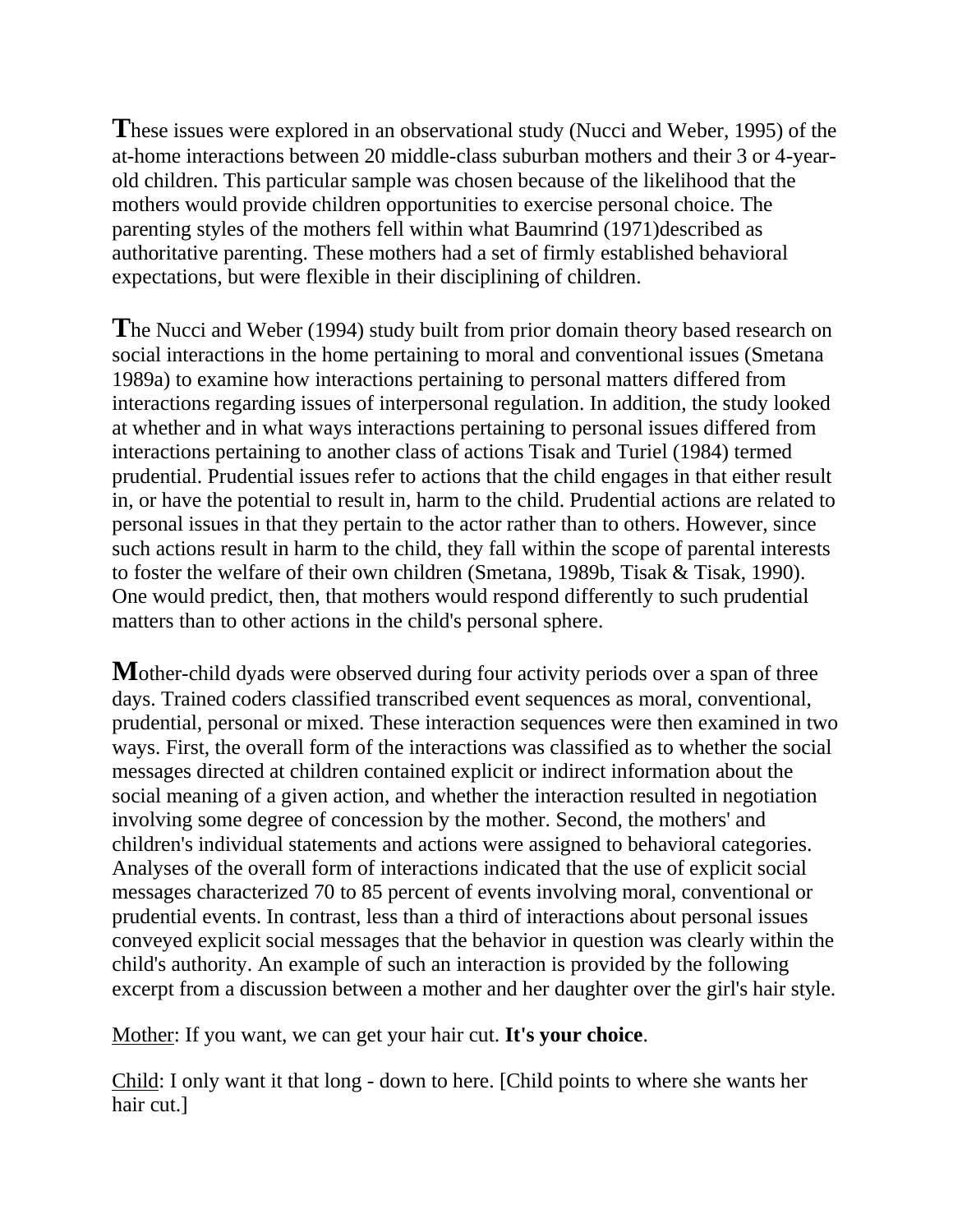**M**ore typically, the social messages mothers directed to children about personal issues were in the indirect form of offered choices such as illustrated in the following exchange:

Mother: You need to decide what you want to wear to school today.

Child: [Open a drawer.] Pants. Pants. Pants.

Mother. Have you decided what to wear today?

Child: I wear these.

Mother. Okay, that's a good choice.

Mother: How would you like your hair today?

Child: Down. [Child stands by the bed, and her mother carefully combs her hair.]

**I**n the above interaction, the mother, through a set of offered choices, conveys the idea that dress and hairstyle are matters for the child to decide. The child might accordingly infer that such behavior is personal. **Through both the direct and indirect forms of communication, mothers evidence a willingness to provide children areas of personal discretion. The greater tendency for mothers to use direct messages in the context of moral, conventional, and prudential events than in the context of personal ones is in itself an indication that mothers view the former as issues in which the child needs to accommodate to specific external social demands and meanings, while the personal issues are for the child to idiosyncratically interpret and control**. This differential overall response pattern was carried through in mothers' tendencies to negotiate in response to children's resistances to the mothers' behavioral requests for a given social action.

**Mothers almost never negotiated with children regarding moral, conventional, or prudential forms of conduct**. **On the other hand, nearly one quarter of the observed interactions around personal issues involved negotiation and concession on the part of the mothers**. What is also interesting is the degree to which negotiations took place in the context of mixed events. A mixed event is one in which there is overlap among the domain characteristics of the action. Over 90 percent of the observed mixed events involved overlap between conventions or prudential concerns with the personal domain. Mothers engaged in negotiation with their children in the context of such mixed events about half of the time. This type of interaction over a mixed issue is illustrated in the following.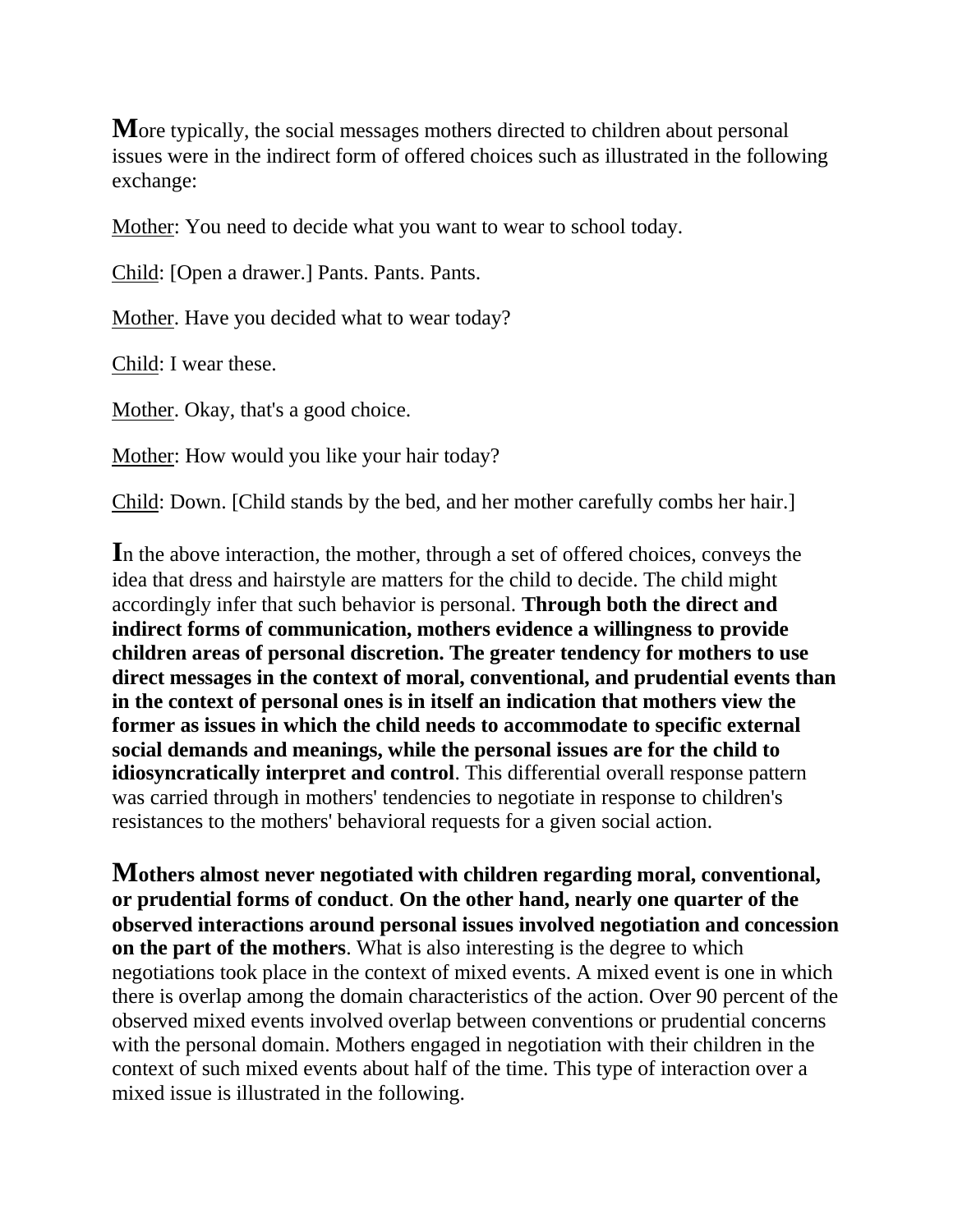Mother: Evan, it's your last day of nursery school. Why don't you wear your nursery sweatshirt?

Child: I don't want to wear that one.

Mother: This is the last day of nursery school, that's why we wear it. You want to wear that one?

Child: Another one.

Mother: Are you going to get it, or should I?

Child: I will. First I got to get a shirt.

Mother: [Goes to the child's dresser and starts picking out shirts.] This one? This one? Do you know which one you have in mind? Here, this is a new one.

Child: No, it's too big.

Mother: Oh, Evan, just wear one, and when you get home, you can pick whatever you want, and I won't even help you. [Child puts on shirt.]

**T**his case presents a conflict between a dress convention (wearing a particular shirt on the last day of school) and the child's view that dress is a personal choice. The mother acknowledges the child's resistance and attempts to negotiate, finally offering the child a free choice once school is over. This example Illustrates several things. For one, the mother provided direct information to the child about the convention in question, "This is the last day of nursery school, that's why we wear it." At the same time, the mother exhibited an interest in fostering the child's autonomy and decision making around the issue. The child's resistance, which conveyed the child's personal interest was not simply cut off, but was guided by the mother, who linked it to the child's autonomy, "Are you going to get it, or should I?"..."you can pick whatever you, want, and I won't even help you." In the end, there is compromise. The child got to choose, but within a more general conventional demand (enforced by the mother) that he wear a shirt.

**T**he verbal dance engaged in by the mother-child dyad in the above example is further illustration that the mothers in this study acted in ways that indicated an understanding that children should have areas of discretion and personal control. The excerpt also illustrates ways in which children, through their resistances, provided mothers with information about thechild's desires and needs for personal choice. Analyses of the individual responses provided by children indicated that assertions of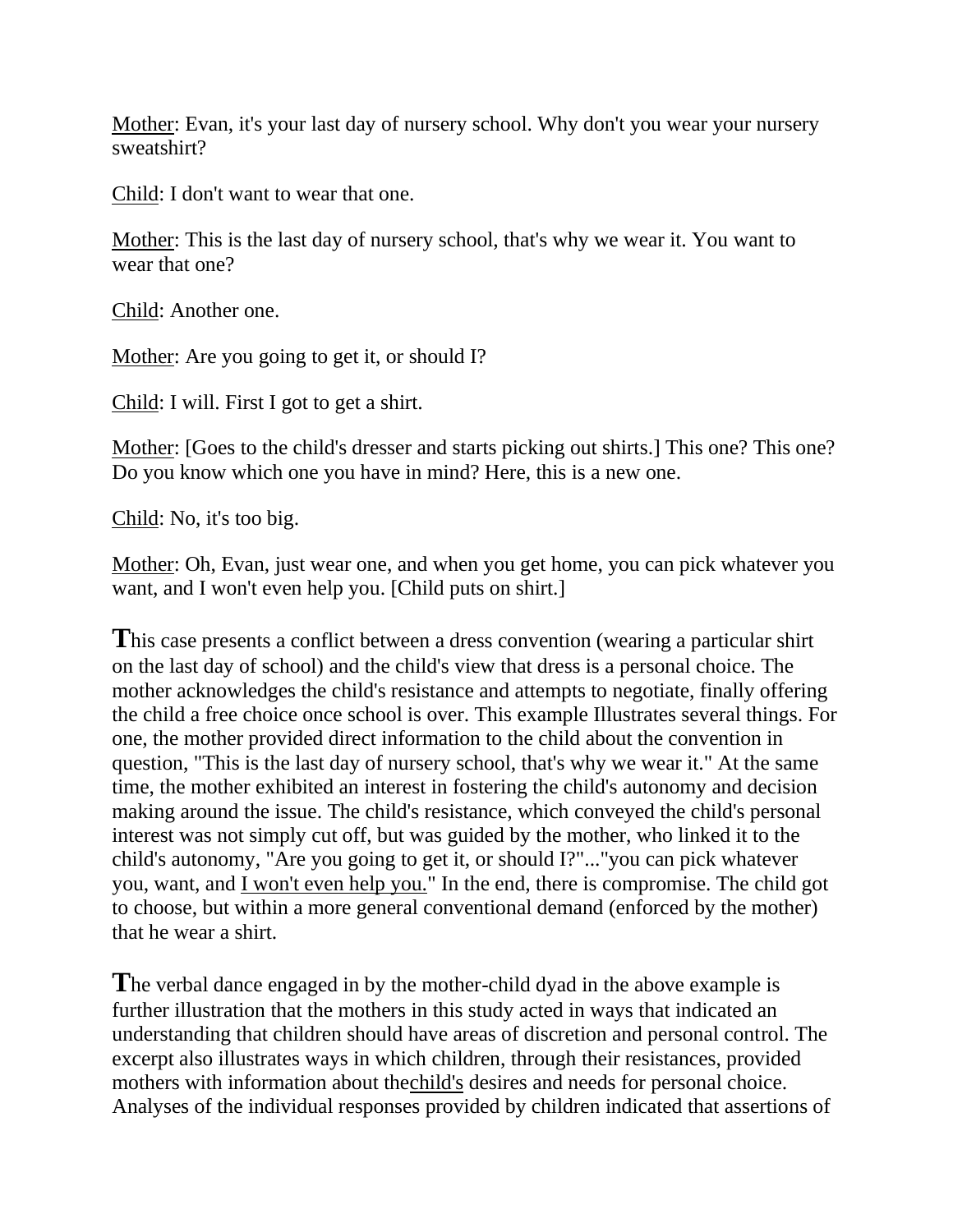prerogative and personal choice did not occur to the same degree across all forms of social interaction, but were disproportionately associated with events involving personal issues. **Assertions of prerogative and choice comprised 88 percent of children's responses in the context of mixed events, and 98 percent of their responses in the case of predominantly personal events. In contrast, such responses comprised less than 10 percent of children's statements in the context of moral or prudential events, and about 25 percent of their responses to conventional events.** These behavioral measures indicate that middle class preschool aged children have differentiated conceptions of the personal from matters of interpersonal social regulation. Interviews conducted with the children revealed that they viewed personal, but not moral or conventional behaviors as one's that should be up to the "self" and not the mother to decide.

**T**his (Nucci and Weber, 1995) observational study provided evidence that middleclass mothers act in ways indicative of a conceptual differentiation between children's areas of personal choice, and matters of moral and social regulation and prudence. Mothers displayed systematic differences in their responses to children as a function of whether the issues in question were ones within the child's personal domain. The study also provided evidence that children play an active role in relation to their mothers, and provide feedback in the form of requests and resistances to their mothers that afford mothers information regarding the child's claims to areas of personal control. **This feedback is not simply a generalized resistance to adult authority** (Brehm and Brehm, 1981; Kuczinski and others, 1987), but a delimited set of claims to choice over a personal sphere. This is most evident in cases of mixed events, and suggests that mothers open to their children's feedback have direct access to information about their own children's needs for a personal domain. Smetana's (1989b) work on adolescent-parent conflicts indicates that similar types of child resistance to adult control over what children view as personal continues throughout development as children move away from status as dependents and subordinates to status as adults. We will take up these issues of adolescent development at later points in the chapter.

**A**s already stated, the child's construction of the personal is not accomplished solely at the individual level, nor determined by the culture, but through reciprocal interaction between the child and members of society. Thus, we would expect adults to have some understanding of the child's need for freedom. This indeed, appears to be the case. In a follow-up to the Nucci and Weber (1995) investigation of motherchild interactions, an interview study was conducted within the same community and a neighboring suburb to obtain mothers' views of these issues (Nucci & Smetana, 1996). The study examined the beliefs of 40 mothers with children either four or six years-of-age. Subjects in the Nucci and Smetana (1996) study ranged in social class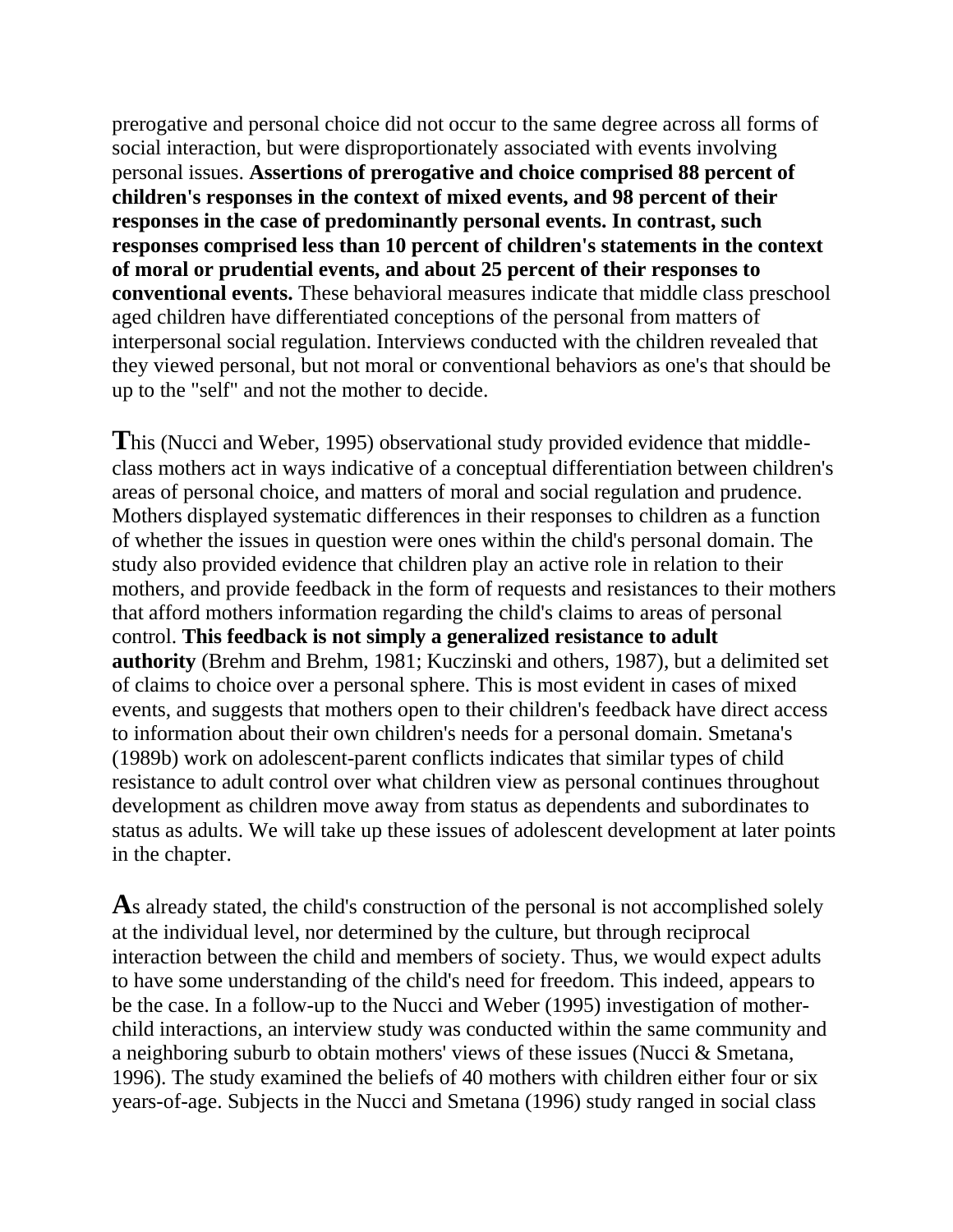from working to upper-middle class with annual family incomes from \$20,000 to in excess of \$100,000. Parental educational levels ranged from not having finished high school to having earned advanced professional degrees or doctorates. The interview was comprised of a set of open ended questions which focused on the mothers' conceptions of whether and around what sorts of issues children should be given decision making authority, and around which issues mothers should exert their authority. They were asked to explain the bases upon which they determined which behaviors to leave up to their children, and why they allowed or encouraged children to determine those things for themselves. Mothers were also queried about their sense of what issues generated conflicts between themselves and their children, how these conflicts were resolved, and what role they saw themselves playing in those motherchild exchanges. At the completion of the open-ended interview was a sorting task in which mothers were presented sets of hypothetical scenarios depicting children engaged in actions that exemplified transgressions of moral or conventional norms or prudential (safety) concerns, along with items depicting children engaged in actions that fit the definition of the personal domain, and issues that were multifaceted or mixed, in which prudential or conventional concerns overlapped with personal ones. For each item, mothers were asked to indicate whether the act was one the mother should control, was up to the child, or was negotiable and could go either way.

**All of the mothers interviewed in this study supported the notion that children four to seven years-of-age should be allowed choice over some things and that children should be allowed to hold their own opinions**. Mothers justified allowing children to exercise choice on the grounds that decision making fostered competence and that allowing children to hold opinions of their own fostered the development of the child's agency and self esteem. Thus, these mothers appeared to value permitting their children areas of freedom in order to foster their personal development and autonomy. Consistent with the findings observed in the sorting task, however, mothers placed boundaries around actions they left up to children to determine. Mothers stated that their children were allowed to exercise choice over such personal issues as play activities, playmates, amount and type of food, and choice of clothes. Conversely, **mothers stated that they placed limits on children's actions when they went counter to family or societal conventions and when they entailed actions that posed risks to the child or others**. The content of the issues mothers mentioned in Nucci and Smetana (1996) study was in line with the ways in which mothers responded to three and four-year-old children in naturally occurring at-home interactions as observed by Nucci and Weber (1995).

**I**n addition to limiting children's activities when they conflicted with conventional, moral, or prudential considerations, mothers stated that they occasionally limited their children's activities in the very areas they had stated they allowed children to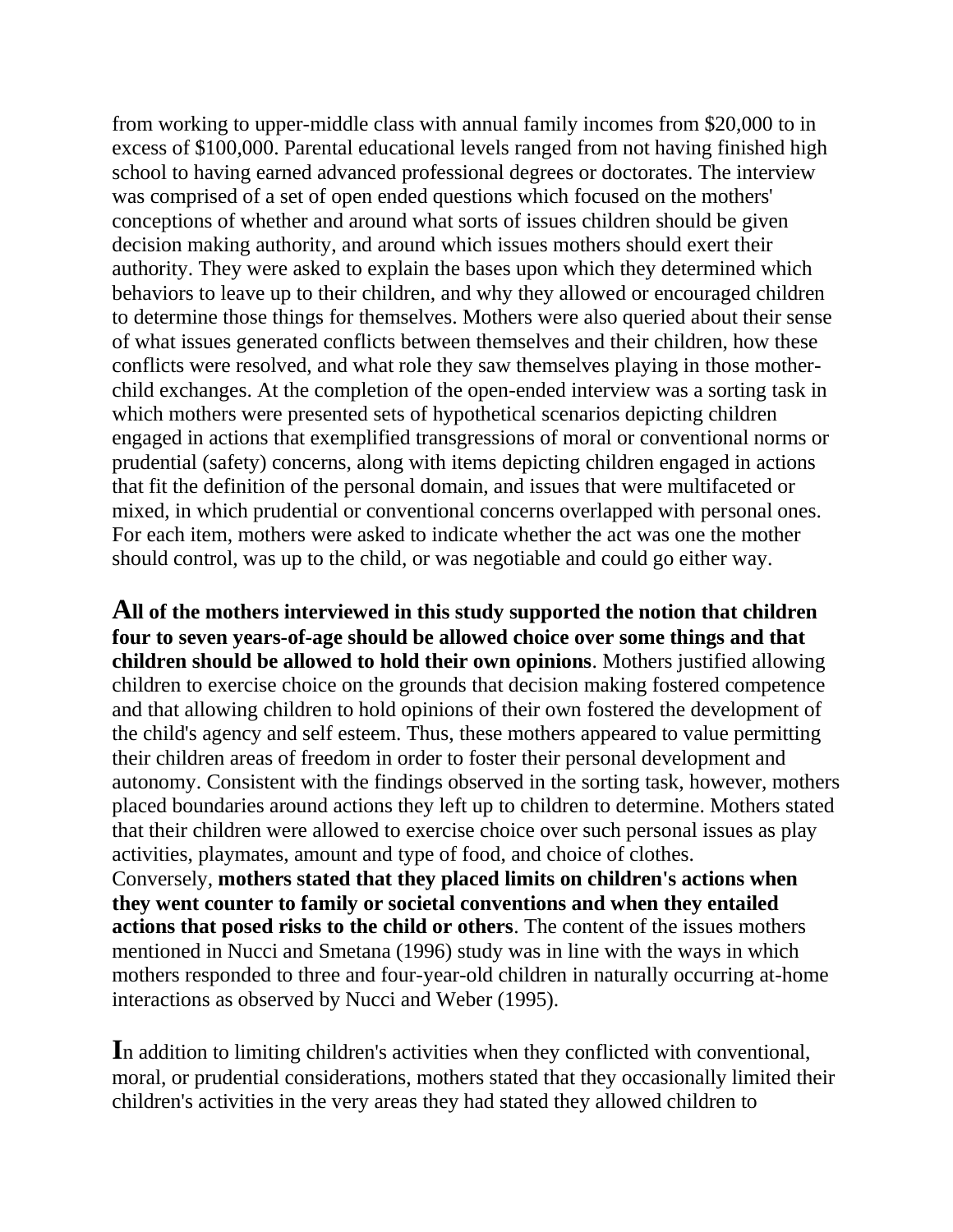determine or control. As observed in Nucci and Weber (1995), **mother-child conflicts over these personal issues often resulted in compromise by the adult**. In their interviews (Nucci & Smetana, 1996), mothers expressed a willingness to compromise over such issues in order to support the child's agency, self-esteem, and competence. Mothers viewed themselves as acting rationally and pragmatically in response to their perceptions of the child's personal competence and the risks a given act posed to the child. In the context of mother-child disagreements, mothers tended to see themselves primarily as educators, and less often as controllers or nurturers.

When placed in the context of the results of at home observations (Nucci & Weber, 1995), these interviews with mothers provide an integrated portrait of how mothers and preschool aged children across the broad range of the American middle-class establish and foster the emergence of the child's autonomy and sense of a personal domain of privacy and choice. **The picture that emerges is not one of across the board struggle and conflict, but rather of a shared and differentiated world view in which autonomy and choice is co-extant with obedience and conformity to common norms and rational moral and prudential constraints. Those conflicts which do arise are not random in nature, but generally fall within the range of issues at the edge of the child's competence to act in ways that are prudent (as viewed by the parent), or are at the intersection of the norms of the social order, and the child's arena of personal discretion.**

## **The Personal and Values Conflicts in Adolescence**

**As children move toward adult status they seek greater autonomy and independence from parents**. That move toward autonomy requires shifts in the relations between children and adults as young people begin to lay claim to decisions and areas of activity that had been determined by parents or other adults. The revealing quotation from former President, George Bush, at the opening of the chapter, illustrates how long such seemingly minor issues of control linger with us even, if as in the case of George Bush, we assume considerable stature and power. The quotation also illustrates another facet of such parent-child issues, namely, that parents generally attempt to exert control, and authority in the interests of their children. **One can almost hear Mrs. Bush explaining to her son the nutritional value of broccoli, and the need for a growing boy to eat his green vegetables**. One of the more interesting and fruitful lines of recent research on children's value formation has examined the pattern of changes that take place in terms of the types of issues and zones of behavior children appropriate as personal matters as they move into adolescence. This work by Judith Smetana and her colleagues at the University of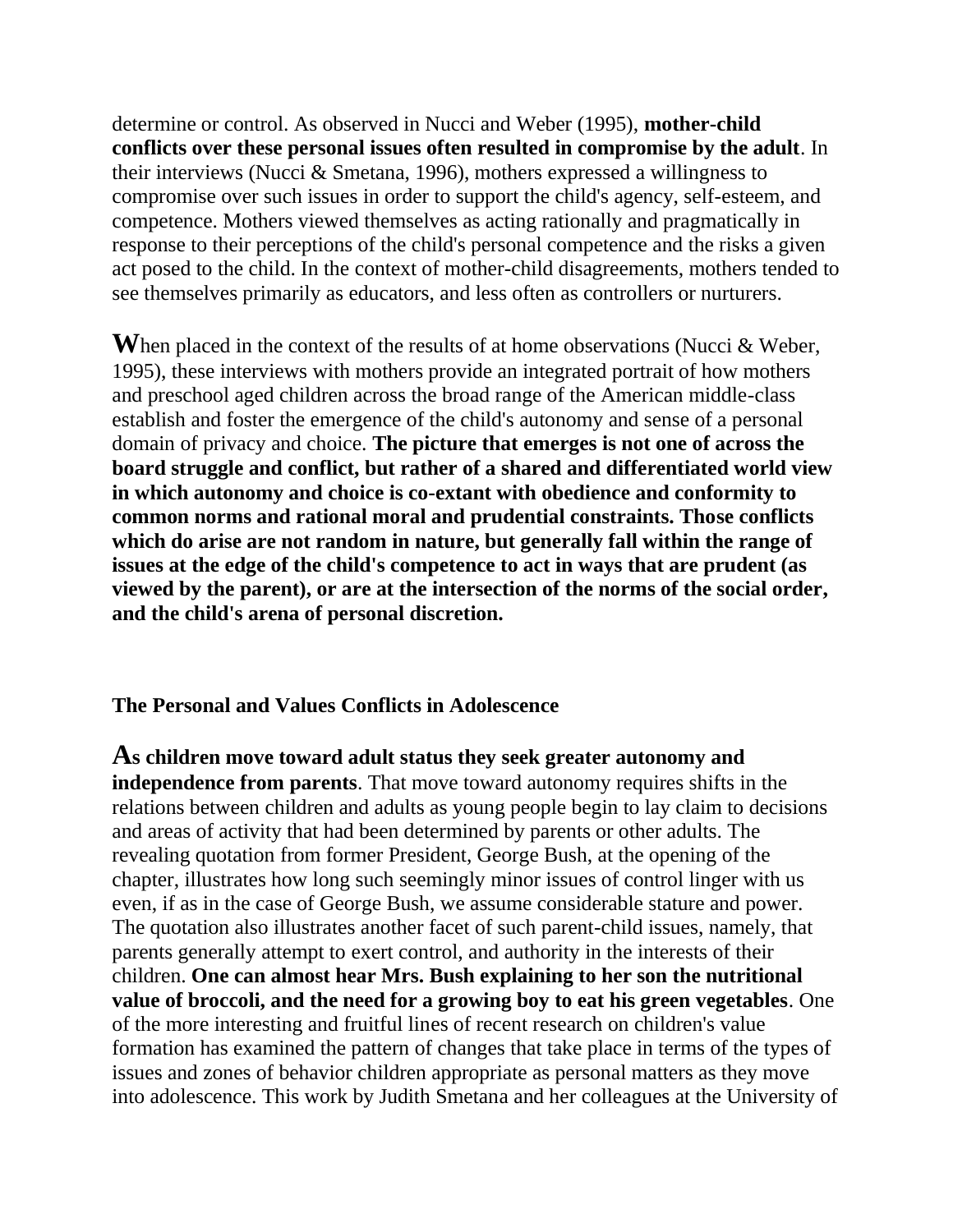Rochester has helped us to understand the appropriate role of adult authority, and the sources of much of what transpires in the form of adolescent-parent conflict.

**A**s was observed in the Brazilian context (Nucci, Camino & Sapiro, 1996), **the shift toward greater autonomy for adolescents is not simply the result of actions taken by children. It is due to a series of reciprocal adult-child exchanges. The shifts which do take place are not across the board, however, but are linked to the identification of actions as personal matters**. In general, adolescents view adults as retaining authority over moral issues (Smetana, 1989b; Smetana, Braeges & Yau, 1991; Smetana, Yau, Restrepot & Braeges, 1991). Moreover,**adolescents view parents as having a duty or obligation to regulate moral conduct, and view themselves as obliged to obey parental moral rules**. Accordingly, the Smetana group has found that **moral issues are an infrequent source of conflict in adolescent-parent relationships**. Adolescents also typically hold the view that parents have a duty or obligation to regulate the conventions within the family (Smetana & Asquith, 1994). However, the endorsement of obedience to convention appears to decline with age. A similar pattern appears to hold for prudential matters which touch on issues of the adolescent's health or safety. Younger adolescents (under the age of 15)generally maintain that parents have the authority, and even the obligation to regulate behaviors that impinge on the adolescent's safety or well-being (Tisak ?). As they grow older, however, adolescents tend to view such issues of personal welfare as falling within their own sphere of responsibility and personal jurisdiction (Smetana & Asquith, 1994).

**A**s one might expect, adolescent-parent conflicts generally arise in the context of these areas of change. **Conflicts tend to occur over issues parents perceive as important to the conventions which serve to organize and structure family and household organization, and which adolescents see as interfering in their personal lives**. The kinds of issues which generate most conflicts in American households are such things as preferences for television programs or music, spending decisions (e.g., whether to spend allowance money on games), appearance (dress, make-up), activities (time spent talking on the phone), schedules (bedtimes, curfews), and range of motion (where the adolescent is permitted to go without seeking specific parental permission)(Smetana & Asquith, 1994). Parents justify their perspective on disputes with their adolescents about such issues by appealing to family or cultural norms, parental authority, the adolescent's role related responsibilities in the family (e.g., clean up their room, mow the lawn etc.), the need for politeness and manners in social discourse, and the perceived social cost of adolescent non-conformity (e.g., the parents' embarrassment, concern about others' misperceptions of the child). Adolescents, in turn, understand but reject their parents' social-conventional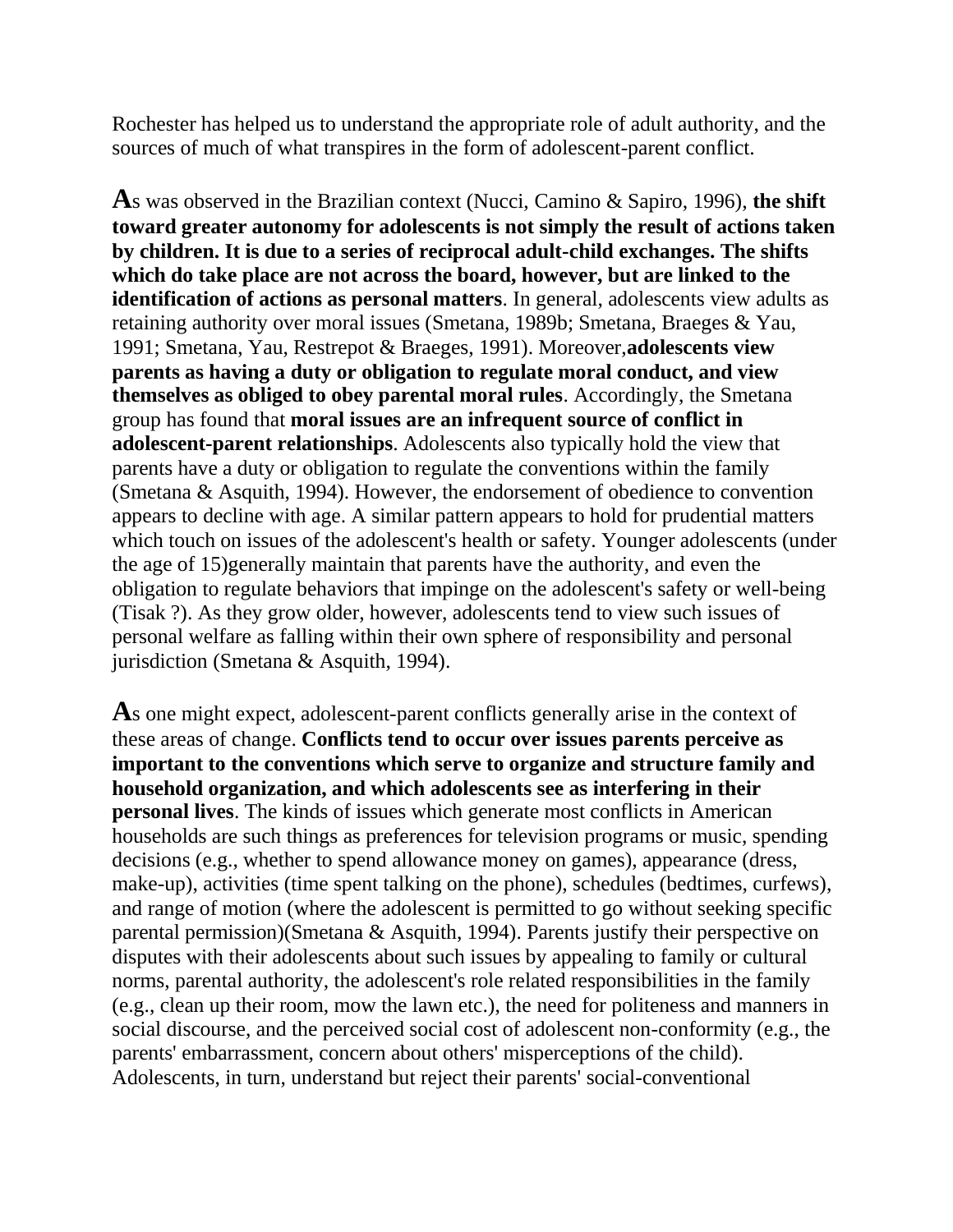interpretations of disputes and appeal instead to exercising or maintaining personal jurisdiction (Smetana, 1989b; Smetana, Brages, & Yau, 1991).

**F**ar fewer family disputes arise over issues that concern risks to the adolescent's health or safety. This is because such prudential issues have an objective quality to them that is obvious to both parties. Nevertheless, the tendency of adolescents to engage in risk taking, and to believe in their own invulnerability is a potential source of aggravation and alarm to parents. In the case of prudential issues, there is a self evident jurisdictional overlap between the parents' role as nurturer and protector, and the adolescent's position as "master of his(her) own house." Matters of personal safety are by definition self referential, and parents of adolescents often find themselves in the position of shaking their heads as they watch their offspring engage in relatively harmless, but foolish actions (e.g., going to school without headgear in sub-zero winter weather) emblematic of their children's desire to take control of their own lives. For the most part such issues are conflict free owing to the fact that most adolescents do not engage in high risk behaviors. In other cases, however, adolescents do make foolish choices with long-term negative consequences. One measure of personal maturity is the degree to which one can make intelligent cost-benefit analyses of behaviors such as drug use which may be bring momentary pleasure, but long-term damage to the user. **Studies of adolescent concepts of drug use have reported a strong relationship between self reported drug use and the tendency to see the behavior as simply a matter of personal choice (Nucci, Guerra, & Lee, 1991). Adolescents who are not involved in drug use tend to see such behavior as wrong because of the potential harm such behavior can cause to oneself. Moreover, high drug users were much more likely than low drug users to endorse themselves, rather than parents or others as having legitimate authority over decisions to engage in drug use (Nucci et al., 1991)**. However, even when adolescents view prudential issues such as drug and alcohol use as legitimately regulated by parents or teachers, adolescents view their parents as having significantly less authority over these issues than do parents (Smetana, & Asquith, 1994).

**The general pattern that emerges from this work on adolescent-parent relations is that there is a gradual increase in the range of issues that adolescents assume as matters of personal choice rather than subject to parental authority**. Parents generally lag behind temporally in their recognition of areas within which adolescents should have decision making, but nonetheless accord adolescents a wider degree of freedom than they give to younger children (Nucci et al., 1996; Smetana, & Asquith, 1994). This shift is also accompanied by a degree of adolescent-parent conflict. Smetana (in press) has recently pooled the data from her series of studies on adolescent-parent conflict to examine the overall patterns which emerge within normal families. **Her analysis looked at over 300 families, and included findings**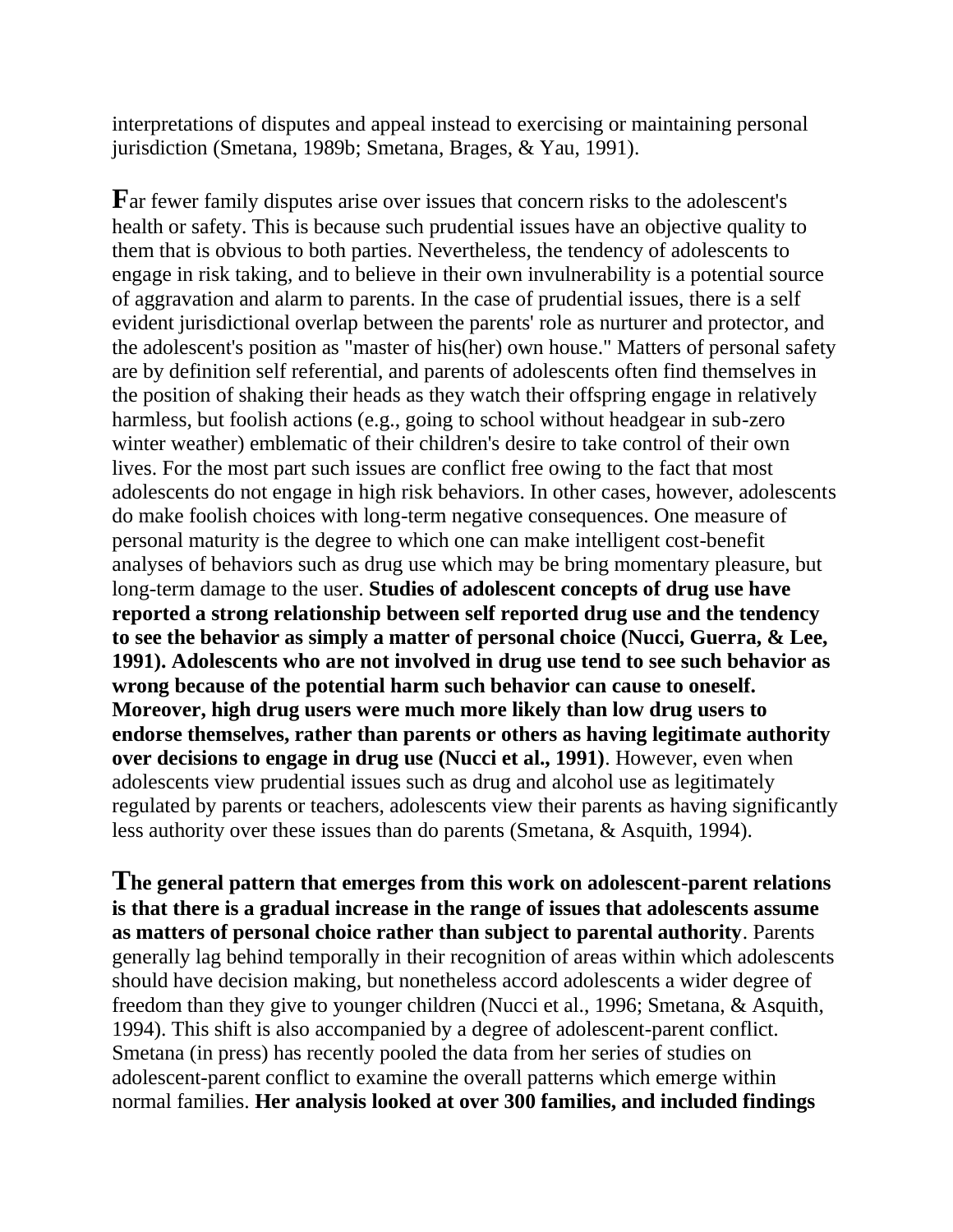**from her work with Chinese adolescents and parents in Hong Kong**. In her report, Smetana (in press) notes that in addition to her own findings of prototypical, and in some cases intense adolescent-parent conflicts within her Hong Kong families, anthropological accounts of **adolescent-parent conflicts in 160 cultures provide evidence that such conflicts are widespread** (Schlegel & Barry, 1991). Smetana's work included observations of family interactions as well as interviews with individual family members.

**O**n the basis of a statistical procedure called cluster analysis, Smetana identified three basic patterns of dealing with adolescent-parent conflict. The most prevalent pattern, labeled *Frequent Squabblers*, is one in which adolescents and parents engage in frequent, low intensity conflicts over everyday details of family life. A second, smaller, group comprised the *Placid* **families** who reported rare conflicts, and whose conflicts were of low or moderate intensity. The third group, labeled *Tumultuous* **families**, had frequent conflicts (though fewer than squabblers) which were very intense.

**In terms of parenting patterns, these three family patterns did not differ in their rate of regulation of moral, conventional, or prudential issues**. **The differences which emerged were over the regulation of multifaceted and personal issues.** *Tumultuous* **and** *squabbling* **families had more rules than placid families over multifaceted issues**. Parents from *tumultuous* families were more likely to be divorced or remarried, and were lower SES than other parents. Parents in t*umultuous* families were more authoritarian, had more rules, were more restrictive of their adolescents' personal jurisdiction, and less likely to engage in compromise or negotiation than either of the other two family types. In these families parents felt more of an obligation to regulate personal issues, and were less likely to view personal issues as within the adolescents' jurisdiction. Smetana (in press) concluded that these families appeared to intrude more deeply than is developmentally or culturally appropriate in their adolescents' personal domains. **In other work, we have found that parental over-intrusion into adolescents' personal area is associated with symptoms of depression and hostility in the children (Nucci, Nucci & Hasebe, 1996).**

*Placid* **families reported fewer conflicts, but were not conflict free**. These tended to be higher SES families in which parents were professionally employed. They engaged in more joint decision making than did other parents, were less restrictive, and were rated by their children as higher in warmth.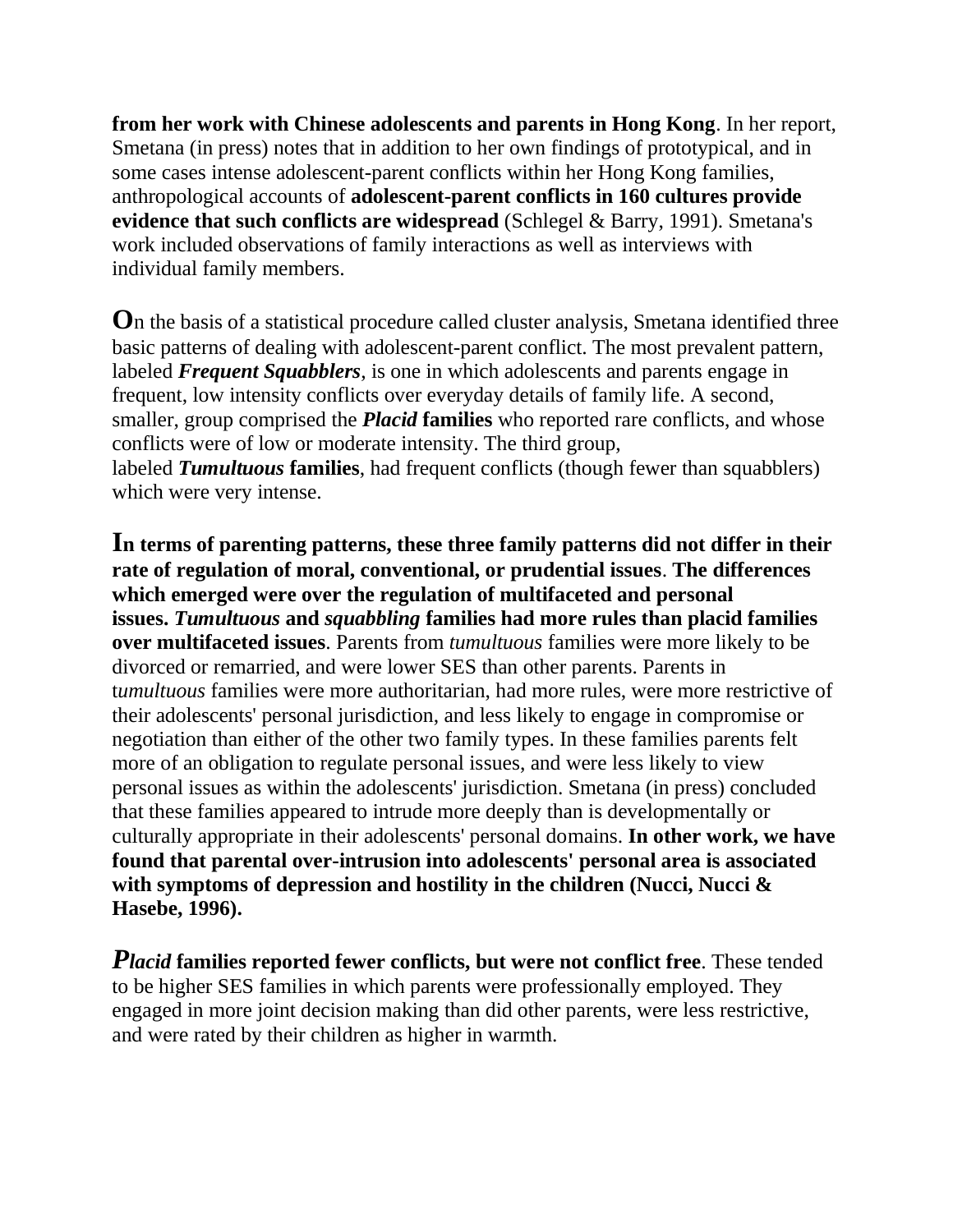*Squabbling* families were in many ways similar to *placid* families in their willingness to engage in negotiation and compromise with their adolescent children. Like the *placid* families, **they displayed more warmth than the parents in t***umultuous* **families**. Relative to *placid* families, however, *frequent squabblers*, tended to use a greater number of social-conventional rationales.

**T**hese findings indicate that a certain degree of adolescent-parent conflict is to be expected, and that it most likely reflects the normal process of realignment between parents and children as children move toward adult status. **What is important, and of interest is that this realignment is not in the form of an across-the-board negotiation of all moral and societal values, but the very specific adjustment of locus of responsibility for decision-making in the personal domain. This shift is not an invention of liberal parenting, or of western democratic culture, but an endemic aspect of human development.**

**EXCERPT FROM: Nucci, L. "School and Classroom Structure and Children's Social Development." To appear in Cherubini & Zambelli (Eds.). "Teachers and teaching." Milan: Franco Angeli publisher.**

# P**ersonal issues and the limits of legitimate school authority**.

**The scope of the school's authority in establishing conventional norms is bounded from the child's point of view by whether they encroach on areas of activity perceived by children as within the personal domain**. This was illustrated in a study of children's positive and negative feelings about classroom rules (Arsenio, 1984). Arsenio reported that nearly 62% of all negative rule evaluations provided by fifth-grade boys involved undue teacher control of such non-academic activities as bathroom and drinking-fountain procedures, and restrictions on free-time activities.

Like the family, schools come into contact with children at different points in their development. Schools, however, are social institutions that place different sets of constraints on personal behavior than might exist in other social settings such as the family, and the general outside environment. **Thus, schools represent a rather unique context within which children must learn to negotiate and accommodate their own personal freedoms in relation to the organizational conventions imposed by the varying institutions of general society**. Research on first graders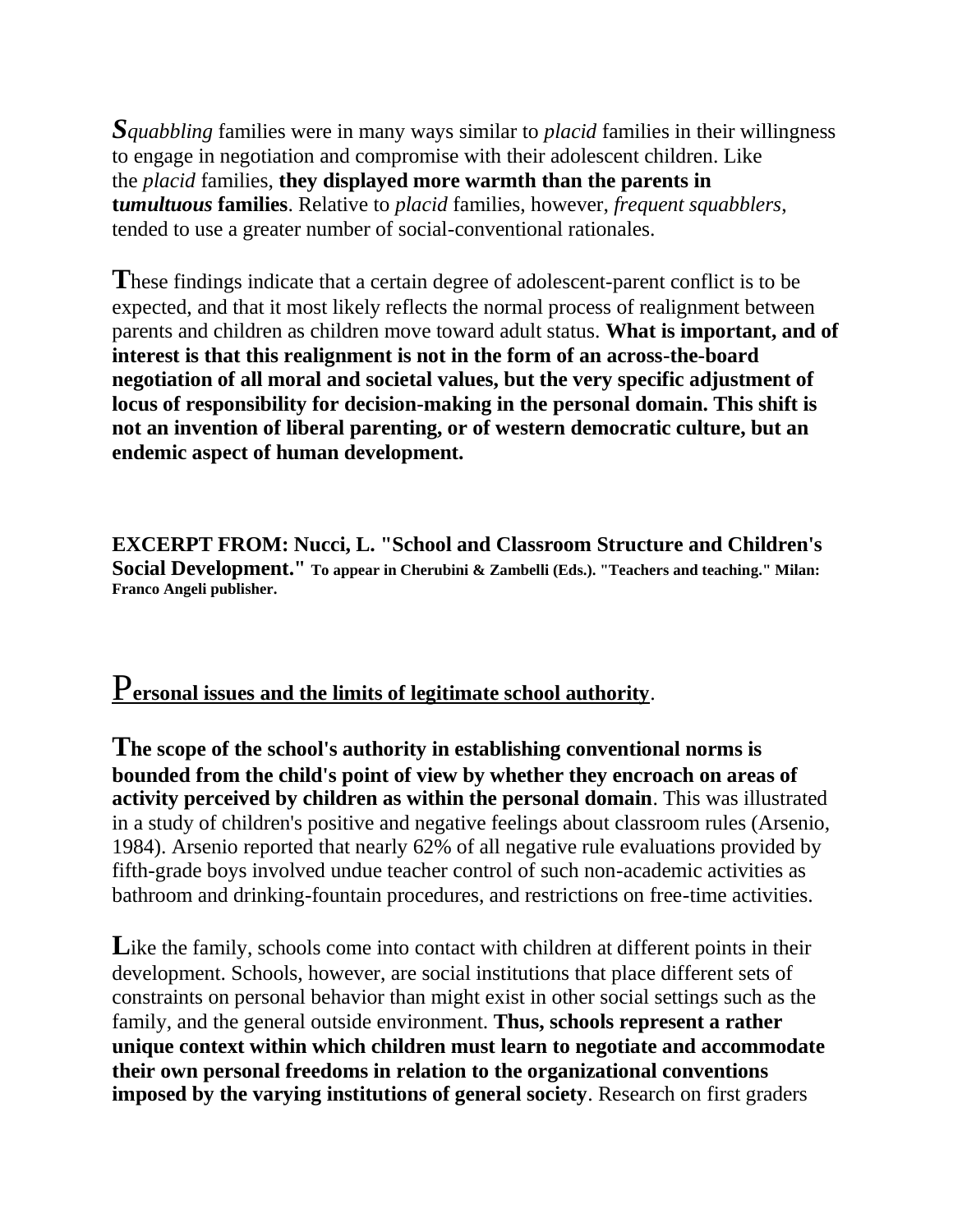has indicated that even young children understand that there are contextual differences in the boundaries of personal control (Weber, 1996). Weber's study indicated that in general children expect schools to place constraints on behavior that would be matters of free choice at home. They also do not expect teachers to negotiate with them as their mothers would, and do not anticipate that teachers will give in to children's requests as mothers would. However, as Arsenio's (1984) work has illustrated, children do not necessarily accept school constraints over their personal areas as legitimate. Given this dynamic, we might expect that the accommodations that children make to school regulations would become more strained as children enter adolescence.

**T**his would appear to be the case. Smetana and Bitz (1995) explored shifts in students' attitudes toward school regulations of personal conduct among children in grades five (10-year-olds), seven (12-year-olds), nine (14-year-olds), and eleven (16 year-olds). Among the school rules included in the study were ones such as a ban on public displays of affection, such as kissing a boyfriend(girlfriend) that would be considered personal acts in other situations. Smetana and Bitz (1995) labeled such norms as **contextually conventional**. Smetana and Bitz reported that students generally granted schools the authority to regulate prudential, moral and conventional issues. They also discovered, however, that children draw boundaries around teacher authority, and maintain the view that teachers have no right to regulate actions they consider personal. Children were consistent in claiming personal jurisdiction over such issues as who to associate with, how to spend lunch money, and choice of hairstyle. As expected, adolescents were less likely than fifth graders to grant legitimacy to teacher authority regarding personal or prudential areas of conduct. Moreover, they were equivocal in their judgments of the legitimacy of contextually conventional school rules. About half of the adolescents in the study treated such issues as purely personal matters outside the legitimate purview of teacher authority. **Smetana and Bitz (1995) also reported that student misconduct (across a wide range of actions) was associated with tendencies to appropriate contextually conventional behaviors (e.g., school regulations regarding kissing a boyfriend/girlfriend at school) to the adolescent's personal domain**.

T**he implications for schools and teachers of this recent work on the personal domain are complex**. On the one hand, schools need to impose restrictions on student conduct in order to carry out their educative mission. On the other hand, schools are also a primary setting for the promotion of healthy psychological and social growth of children. Establishing necessary norms for the protection of student safety and wellbeing, and to allow for effective teaching should not result in overly intrusive regulation of student personal conduct. We have learned that adolescents who self report relatively high degrees of parental control over their areas of personal conduct